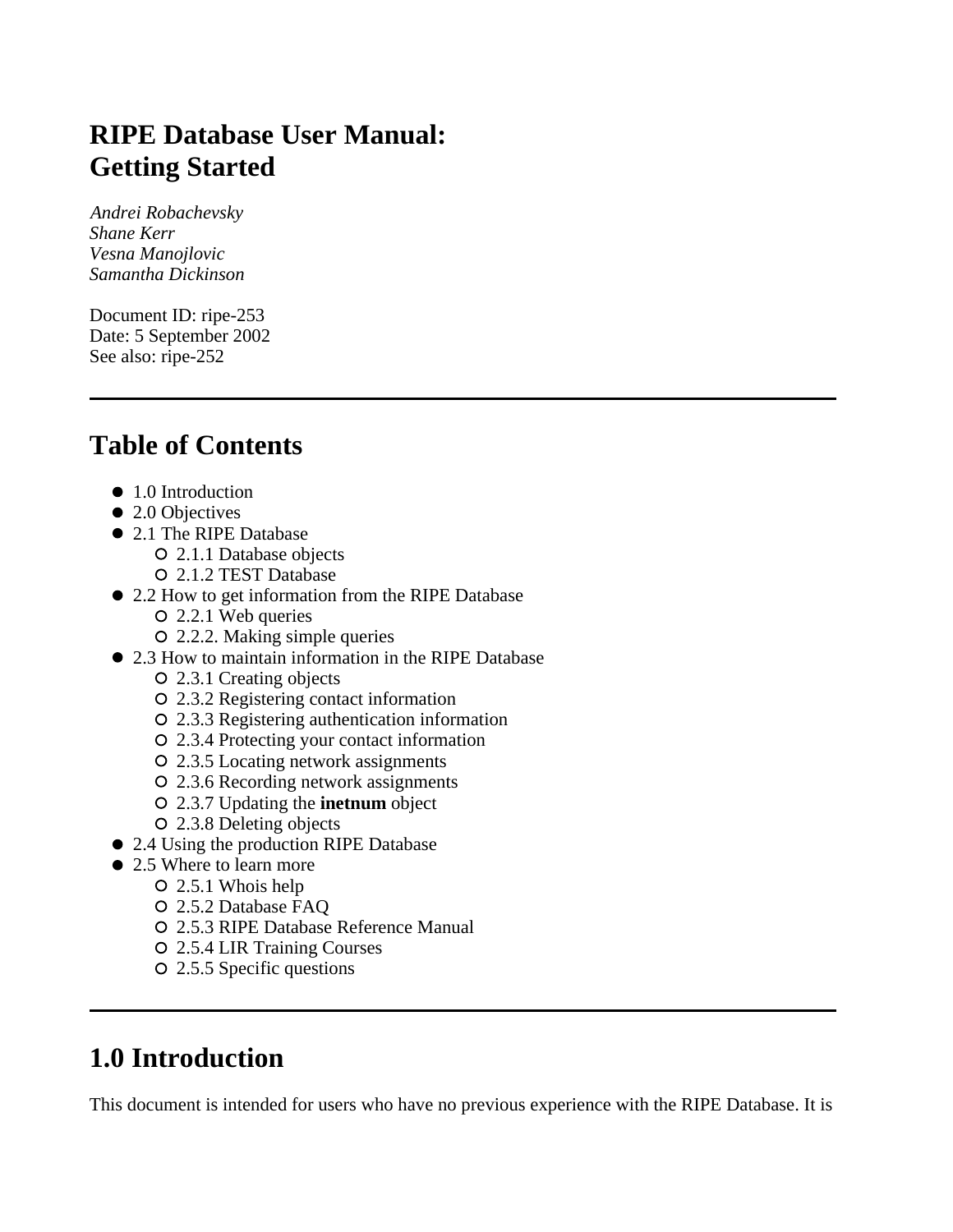a hands-on tutorial that walks the reader through the basic concepts and techniques that are needed to use the RIPE Database using examples and exercises.

This document is not intended to be a complete reference. Full information on the RIPE Database may be found in the RIPE Database Reference Manual at:

http://www.ripe.net/ripe/docs/databaseref-manual.html

# **2.0 Objectives**

This document should give the reader a basic understanding of the following concepts:

- What the RIPE Database is
- How to get information from the RIPE Database
- How to maintain information in the RIPE Database

## **2.1 The RIPE Database**

The RIPE Database is a public database that contains information about registered IP address space and AS numbers, routing policies, and reverse DNS delegations in the RIPE region. It is used for Internet network management.

#### **2.1.1 Database objects**

Records in the RIPE Database are called "objects". Each object is a list of "attribute-value" pairs displayed in plain text. An example:

```
person: John Smith
address: Example LTD
         High street 12
         St.Mery Mead
 Essex, UK
phone: +44 1737 892 004
e-mail: john.smith@example.com
nic-hdl: JS9-TEST
mnt-by: EXAMPLE-MNT
remarks: *******************************
remarks: This object is only an example!
remarks: *******************************
changed: john.smith@example.com 20020827
changed: john.smith@example.com 20020828
source: TEST
```
This is a **person** object for John Smith. The attributes are "person:", "address:", "phone:", and so on. An attribute name always starts on the first column, and ends with a colon. Everything after the colon is the value.

Objects can store information about different resources. For example: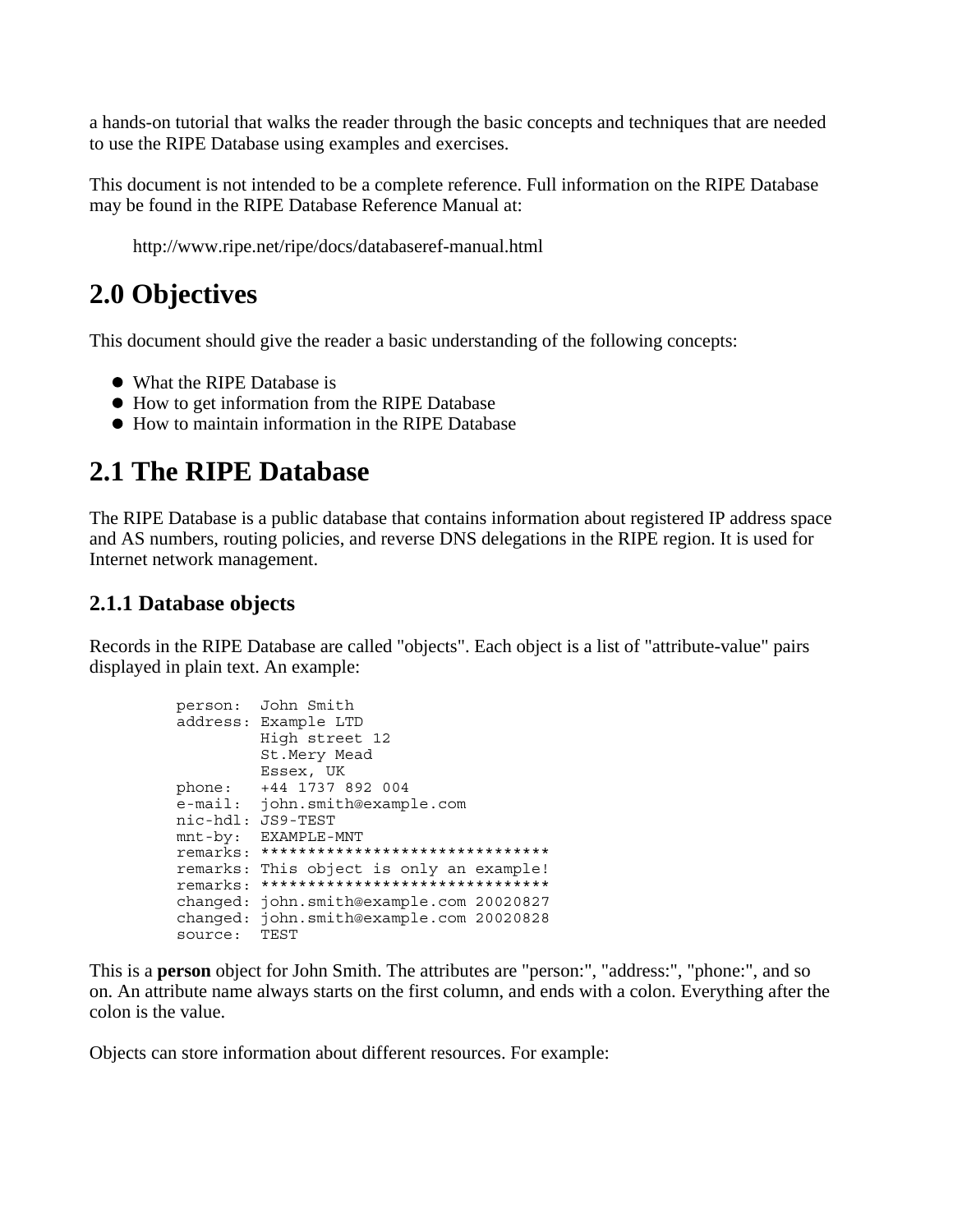| Network management resource    | <b>Object types</b>  |
|--------------------------------|----------------------|
| <b>IP</b> address ranges       | inetnum, inet6num    |
| Routing policies               | aut-num, route, etc. |
| <b>Reverse DNS</b> delegations | domain               |
| Contact information            | person, role         |
| Authentication information     | mntner               |

## **2.1.2 TEST Database**

The RIPE NCC provides a test database where users may learn how to use the database software. The TEST Database uses the same software as the RIPE Database but changes in the TEST Database do not affect the RIPE Database. The data in the TEST database is not a copy of the data in the RIPE Database and is provided purely for learning purposes.

All examples below use the TEST Database. However all procedures described are the same for the RIPE Database. In the last section, we will explain what the differences are when using the RIPE Database. Please do not use the RIPE Database for testing purposes. We would also appreciate if you delete all objects you have created in the TEST Database when you have finished performing the exercises described below.

# **2.2 How to get information from the RIPE Database**

## **2.2.1 Web queries**

The simplest way to get information from the TEST Database is to use a web interface available at:

http://www.ripe.net/perl/test-whois

## **2.2.2 Making simple queries**

To query for a particular object the user specifies its "primary key". A primary key is an attribute that uniquely identifies this type of the object.

| $\vert$ Object type  | Primary attribute  | $\parallel$ Example                 |
|----------------------|--------------------|-------------------------------------|
| $\parallel$ inetnum  | $\lim$ ) then      | $\parallel$ 193.0.0.0 - 193.0.0.255 |
| $\parallel$ inet6num | $\mathsf{linef}_1$ | $\parallel$ 2001:0610:0240::/42     |
| $\parallel$ person   | $\ $ nic-hdl:      | JS9-TEST                            |

You will get a reply that includes the object in section 2.1.1.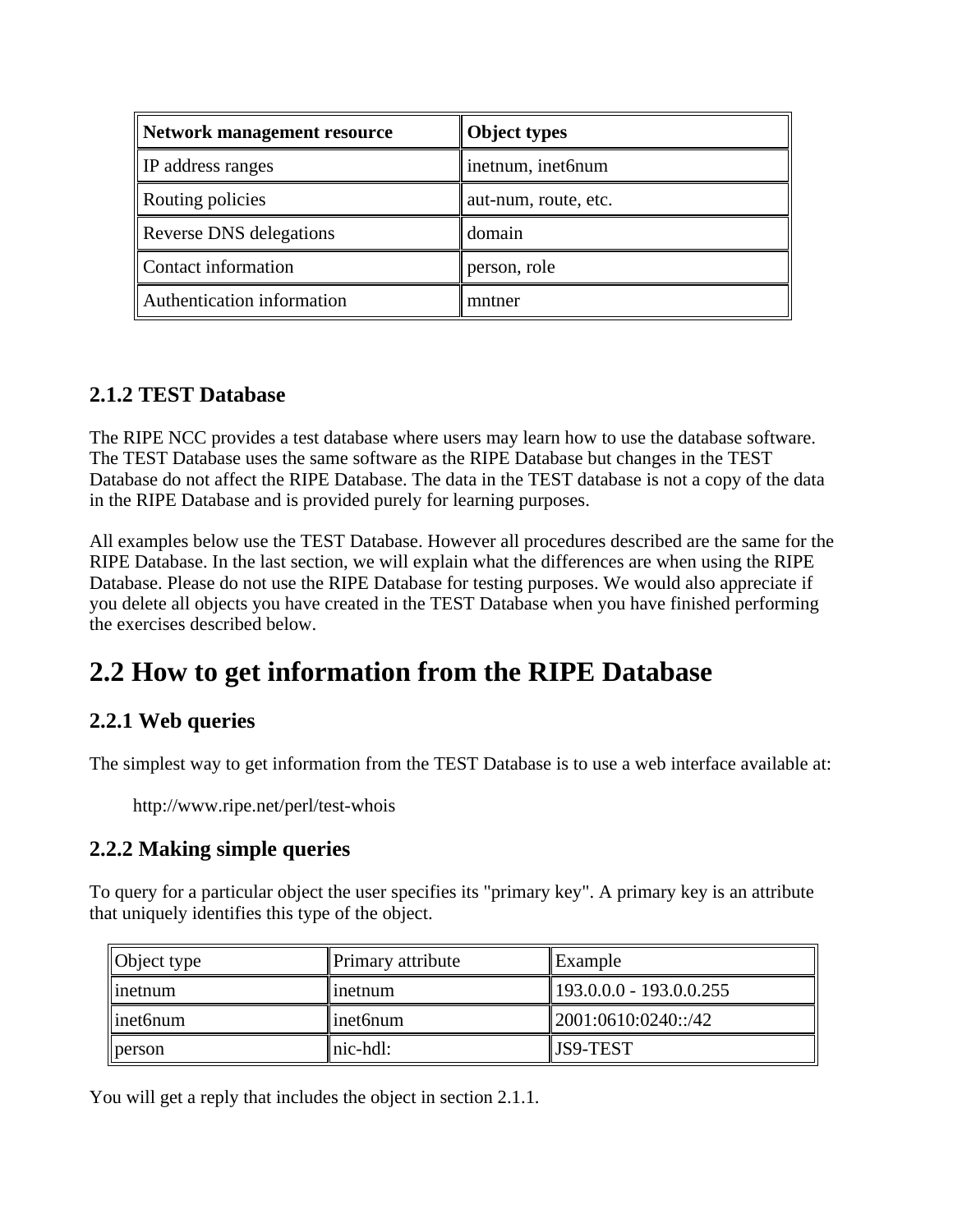# **2.3 How to maintain information in the RIPE Database**

The RIPE Database is used for storing information about Internet resources. You will need to create objects in the database to document your usage of these resources.

Objects in the RIPE Database must reflect the current state of the resources they describe. Therefore, it is also important to update objects as the details of resources change, or delete objects if resources are no longer used. If IP addresses are assigned to customers, or new staff members are appointed as contacts, it is important to create new objects to reflect this in the database.

Updates to the database are submitted via e-mail. Objects to be created, modified, or deleted are sent to a special address where they get processed automatically. A reply is e-mailed back to the sender with the results of the operation.

If there are any errors when processing the e-mail submission, the e-mail message mailed back to the sender will include an error report. If the report does not help locate the problem, the sender should forward a copy of the original e-mail and the error report to <ripe-dbm@ripe.net>. A RIPE NCC staff member can then help locate the problem.

The following sections describe the process of creating and maintaining objects in the RIPE Database. By the end of the document, you will have learned how to create and protect an object representing a network assignment.

## **2.3.1 Creating objects**

The **inetnum** object contains information about registered IP address space: the range of numbers, status, and responsible contacts.

Before this object can be created in the database, information that is referenced by this object must be created in the database first. This requires the creation of the following objects:

- 1. A **person** object representing a responsible administrative and technical contact for this network, referenced from the "admin-c:" and "tech-c:" attributes of the **inetnum** object.
- 2. A **mntner** object containing authentication information about who can modify contents of this object, referenced from the "mnt-by:", "mnt-lower:", and "mnt-routes:" attributes of the **inetnum** object. The **mntner** object protects the **inetnum** object.
- 3. After that we can create the **inetnum** object.

## **2.3.2 Registering contact information**

Contact information, such as a phone number and e-mail address, is stored in the **person** object. To create a new **person** object in the database:

1. Copy the **person** object template. The template lists the possible attributes in an object and some information about each attribute. To get the template, type the following in the query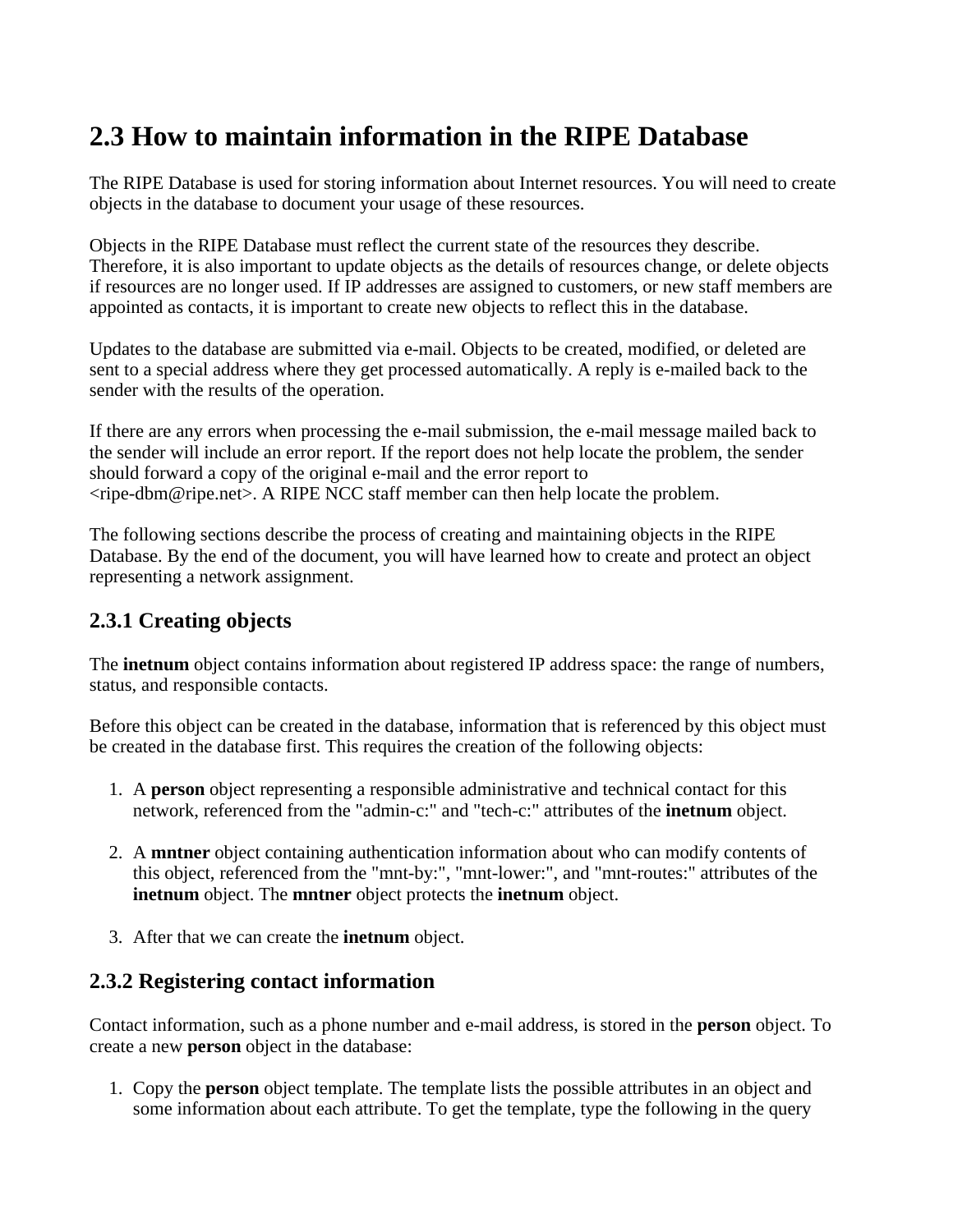window:

-t person

You will get a reply that looks something like this:

person: [mandatory] [single] [lookup key] address: [mandatory] [multiple] [ ] phone: [mandatory] [multiple] [ ] fax-no: [optional] [multiple] [ ] e-mail: [optional] [multiple] [lookup key] nic-hdl: [mandatory] [single] [primary/look-up key] remarks: [optional] [multiple] [ ] notify: [optional] [multiple] [inverse key] mnt-by: [optional] [multiple] [inverse key] changed: [mandatory] [multiple] [ ] source: [mandatory] [single] [ ]

2. Copy the text into a text editor (e.g. notepad or vi). Delete everything to the right of the colon and fill in attribute values. You must complete the attributes listed as "mandatory." An attribute that is "multiple" can be used more than once in an object.

You may choose not to complete the optional attributes. However, if you choose not to include optional attributes, you must delete the optional attribute entirely, rather than leaving the value empty.

Use "AUTO-1" for the "nic-hdl:" attribute, your e-mail address for the "changed:" attribute, and "TEST" for the "source:" attribute.

```
person: John Smith
address: Example LTD
         High street 12
         St.Mery Mead
         Essex, UK
phone: +44 1737 892 004
e-mail: john.smith@example.com
nic-hdl: AUTO-1
remarks: *******************************
remarks: This object is only an example!
remarks: *******************************
changed: john.smith@example.com
source: TEST
```
- 3. Send the completed object template in plain text to <test-dbm@ripe.net>.
- 4. Wait for the acknowledgement to come back from the TEST Database. This may take several minutes. If your update was successful you will get a reply containing something like the following:

Your update was SUCCESSFUL. The following objects were processed. New OK: [person] JS9-TEST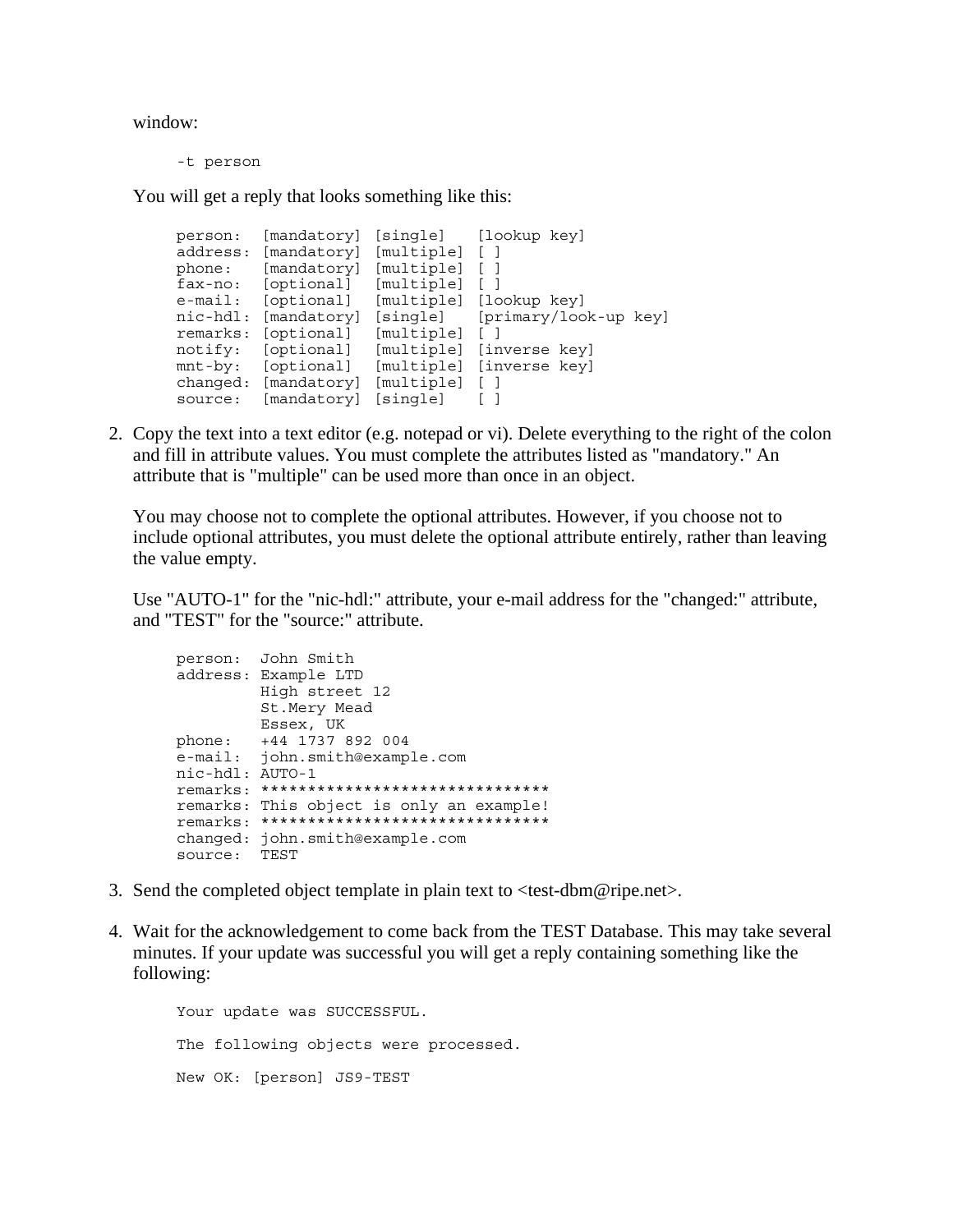Note the text after the [person] tag. This is the NIC handle of the person, and the "AUTO-1" text is changed to this value. It is guaranteed to be unique and is the primary key of this **person** object. Any references to this **person** object will use this NIC handle.

You can use the new "nic-hdl:" attribute to query for this object. If you do this, you can also see that the "changed:" attribute has had the date of the creation added.

If there was an error, the acknowledgement will indicate failure of the object creation along with the errors encountered. For example, it may contain the following:

```
Part of your update FAILED.
Objects without errors have been processed.
Update FAILED: Syntax error in object
```
#### **2.3.3 Registering authentication information**

"Authentication" is when you prove that you are who you claim to be. This information is needed to prevent other users from modifying your data. In the database, the information needed for verifying authentication is stored in the **mntner** object (also called the maintainer object). To create a new **mntner** object in the database, do the following:

1. Copy the **mntner** object template. To get the template, along with a detailed description of the meaning and syntax of each allowed attribute, type the following in the query window:

```
-v mntner
```
You will get a reply that looks something like the following:

|             | [mandatory]               | [single]       | [primary/look-up key]                                                |  |
|-------------|---------------------------|----------------|----------------------------------------------------------------------|--|
| descr:      | [mandatory] [multiple]    |                | $\Box$                                                               |  |
| $admin-c$ : | [mandatory]               |                | [multiple] [inverse key]                                             |  |
| tech-c:     | [optional]                |                | [multiple] [inverse key]                                             |  |
| upd-to:     |                           |                | [mandatory] [multiple] [inverse key]                                 |  |
| $mnt-nfy$ : | [optional]                |                | [multiple] [inverse key]                                             |  |
| auth:       | [mandatory]               | [multiple] [ ] |                                                                      |  |
| remarks:    | [optional] [multiple] []  |                |                                                                      |  |
| notify:     | [optional]                |                | [multiple] [inverse key]                                             |  |
| $mnt-by:$   |                           |                | [mandatory] [multiple] [inverse key]                                 |  |
|             |                           |                | referral-by: [mandatory] [single] [inverse key]                      |  |
| changed:    | [mandatory] [multiple] [] |                |                                                                      |  |
| source:     | [mandatory] [single] []   |                |                                                                      |  |
|             |                           |                |                                                                      |  |
| mntner      |                           |                | The content of the attributes of the mntner class are defined below: |  |

2. As with the **person** object, delete everything to the right of the colon and fill in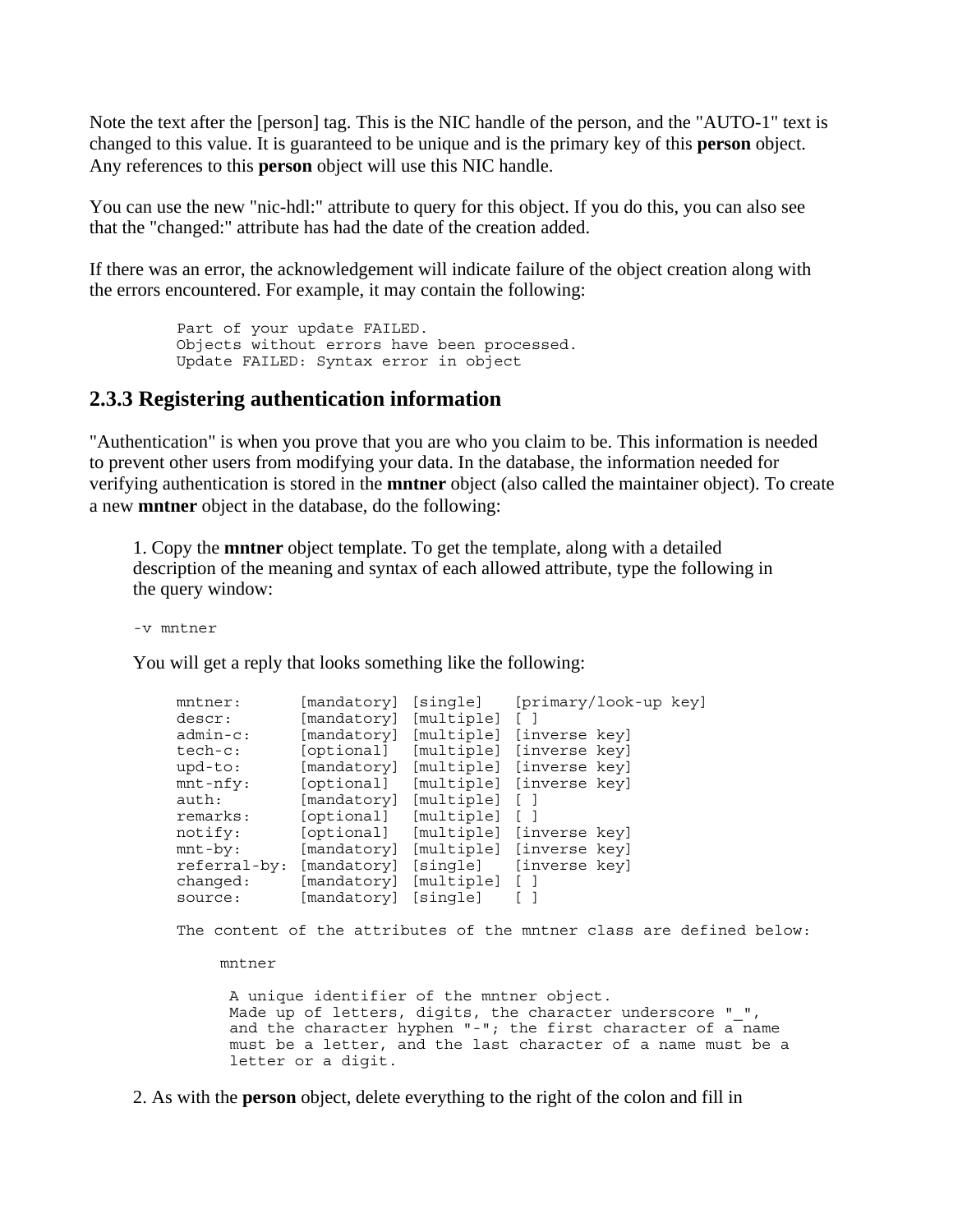attribute values. You must complete the attributes listed as mandatory and should delete optional attributes that you do not use.

Use "TEST-MNT" for the "referral-by:" attribute.

| $m$ tner:    | EXAMPLE-MNT                                  |
|--------------|----------------------------------------------|
| descr:       | Sample maintainer for example                |
| $admin-c$ :  | JS9-TEST                                     |
| tech-c:      | JS9-TEST                                     |
| $upd-to:$    | john.smith@example.com                       |
| $mnt-nfy$ :  | john.smith@example.com                       |
| auth:        | MD5-PW \$1\$WKwrFYYt\$.oop28gKMiamE52SVHjyn0 |
| $mnt-by:$    | EXAMPLE-MNT                                  |
| referral-by: | TEST-MNT                                     |
| changed:     | john.smith@example.com                       |
| source:      | TEST                                         |

3. You must choose your own mntner value, which is EXAMPLE-MNT in the example. Follow the rules that you received from the "-v mntner" query when choosing the name.

4. For the "admin-c:" and "tech-c:" you should use the value of the "nic-hdl:" in the **person** object created beforehand. The database will not allow you to create a **mntner** object unless this **person** object already exists.

5. The "auth:" attribute begins with a keyword identifying the authentication method and is followed by the authentication information needed to enforce that method. In the example given, the MD5-PW method is used. For both the MD5-PW and CRYPT-PW methods, a password is used to authenticate database operations. To encrypt your password to MD5-PW, you can use the web tools here: http://www.ripe.net/cgi-bin/cgicrypt.pl.cgi

6. Send the completed object template in plain text to <test-dbm@ripe.net>.

7. Wait for the acknowledgement to come back from the database. If your update was successful you will get a reply containing something like the following:

Your update was SUCCESSFUL. The following objects were processed. New OK: [mntner] EXAMPLE-MNT

If there was an error, the acknowledgement will indicate failure of the object creation along with the errors encountered. For example, it may contain the following:

Part of your update FAILED. Objects without errors have been processed. Update FAILED: Syntax error in object

8. The e-mail address in the "mnt-nfy" attribute of the **mntner** will be sent an e-mail of the details of the new object.

You can now query the server and see your new **mntner** object. Type the following in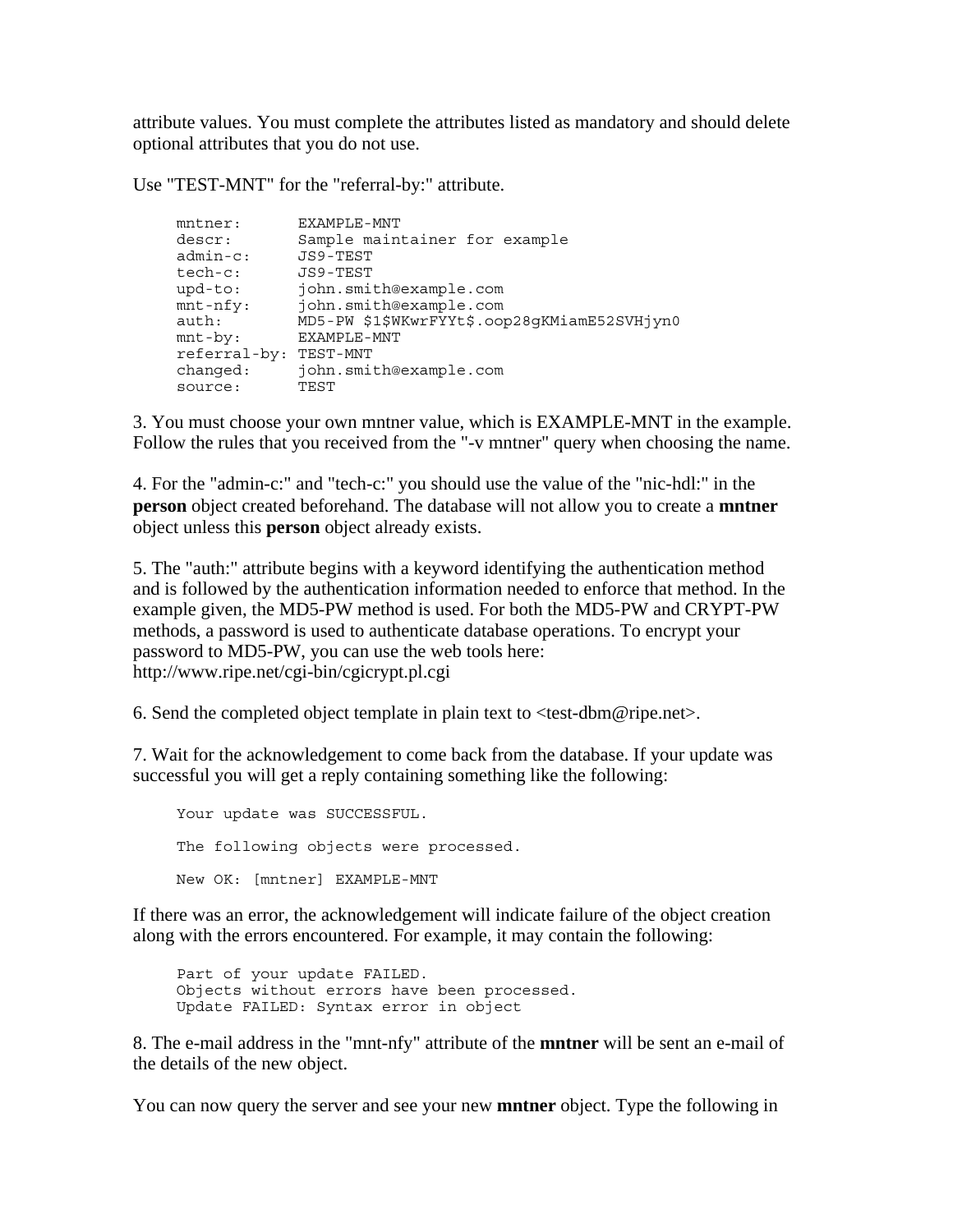the query window, substituting your mntner name:

EXAMPLE-MNT

You will get back your new **mntner** object, as well as the **person** object referenced.

| mntner:               | EXAMPLE-MNT                                  |
|-----------------------|----------------------------------------------|
| descr:                | Sample maintainer for example                |
| admin-c:              | JS9-TEST                                     |
| tech-c: JS9-TEST      |                                              |
| upd-to:               | john.smith@example.com                       |
| $mnt-nfy$ :           | john.smith@example.com                       |
| auth:                 | MD5-PW \$1\$WKwrFYYt\$.oop28qKMiamE52SVHjyn0 |
| $mnt-by:$             | EXAMPLE-MNT                                  |
| referral-by: TEST-MNT |                                              |
| changed:              | john.smith@example.com 20020827              |
| source:               | TEST                                         |
|                       |                                              |
| person:               | John Smith                                   |
| address:              | Example LTD                                  |
|                       | High street 12                               |
|                       | St.Mery Mead                                 |
|                       | Essex, UK                                    |
| phone:                | +44 1737 892 004                             |
| $e$ -mail:            | john.smith@example.com                       |
| nic-hdl:              | JS9-TEST                                     |
| remarks:              | *******************************              |
| remarks:              | This object is only an example!              |
| remarks:              | *******************************              |
| changed:              | john.smith@example.com 20020827              |
| source:               | TEST                                         |

Be default, a query returns the contact information associated with an object. This is why the **person** object is returned. If you do not want the referral contact information, use the "disable recursion" flag on the query, "-r". You can see this by typing the same query into the query window, putting the flag in front:

-r EXAMPLE-MNT

Now you will get only the **mntner** object. Disabling recursion can result in a smaller, easier to understand reply if you do not care about contact information. This is often the case when managing your own objects.

#### **2.3.4 Protecting your contact information**

Now that you have a **mntner**, you can protect objects in the database. An object is protected by a mntner if it references the mntner in the "mnt-by:" attribute. Only a mntner listed as "mnt-by:" is authorised to make changes to an object.

Most objects types require that you protect them with your mntner. However, **person** objects do not. It is recommended that you protect them. To protect your **person** object:

1. Get a copy of your current **person** object. In the query window type the "nic-hdl:" of your **person** object: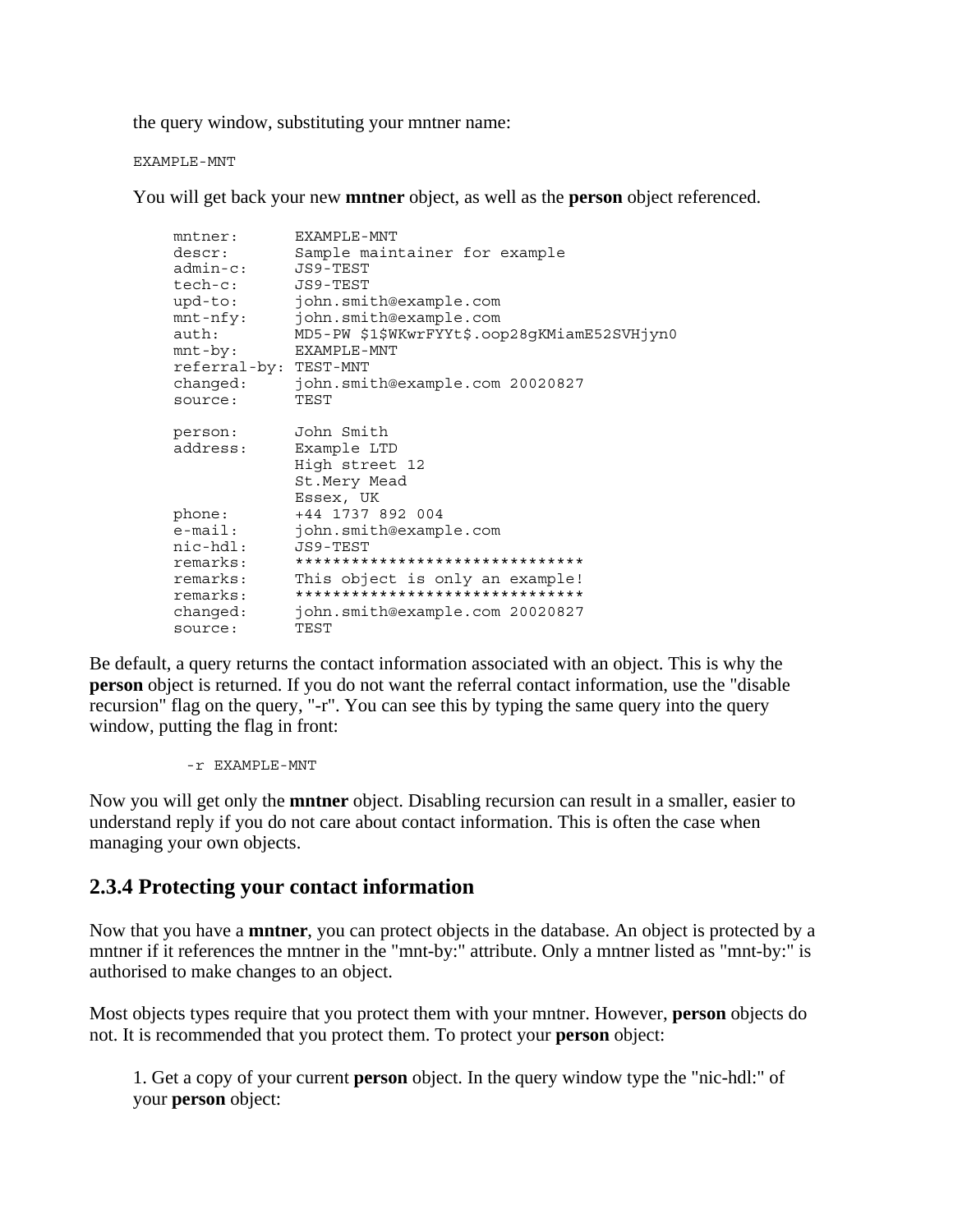JS9-TEST

You will get back your current object in the database.

You can also search by typing in a name. In this case, the database will return all **person** objects that have that name. For common names there may be many objects returned.

2. Copy the object returned by the query.

```
 person: John Smith
        address: Example LTD
                High street 12
                St.Mery Mead
 Essex, UK
 phone: +44 1737 892 004
 e-mail: john.smith@example.com
 nic-hdl: JS9-TEST
        remarks: *******************************
        remarks: This object is only an example!
        remarks: *******************************
        changed: john.smith@example.com 20020827
        source: TEST
```
3. Add your mntner as the "mnt-by:" for your **person** object. The database will not allow you to use a "mnt-by:" unless the **mntner** object already exists.

4. Add a "changed:" line to reflect the fact that you are updating the object.

```
 person: John Smith
                 address: Example LTD
                 High street 12
                St.Mery Mead
                Essex, UK
         phone: +44 1737 892 004
 e-mail: john.smith@example.com
 nic-hdl: JS9-TEST
         remarks: *******************************
         remarks: This object is only an example!
         remarks: *******************************
                                  # new "mnt-by:" attribute
         changed: john.smith@example.com 20020827
        changed: john.smith@example.com # new "changed:" attribute
         source: TEST
```
5. When you add a mntner to an object that does not have one, you must authenticate yourself as the new mntner. Since the example uses the MD5-PW method, add a password line to your e-mail. This must start on the first column but can occur anywhere within the body of the message:

password: your cleartext password here

6. Send the updated object template to <test-dbm@ripe.net>.

7. Wait for the acknowledgement to come back from the database. It will indicate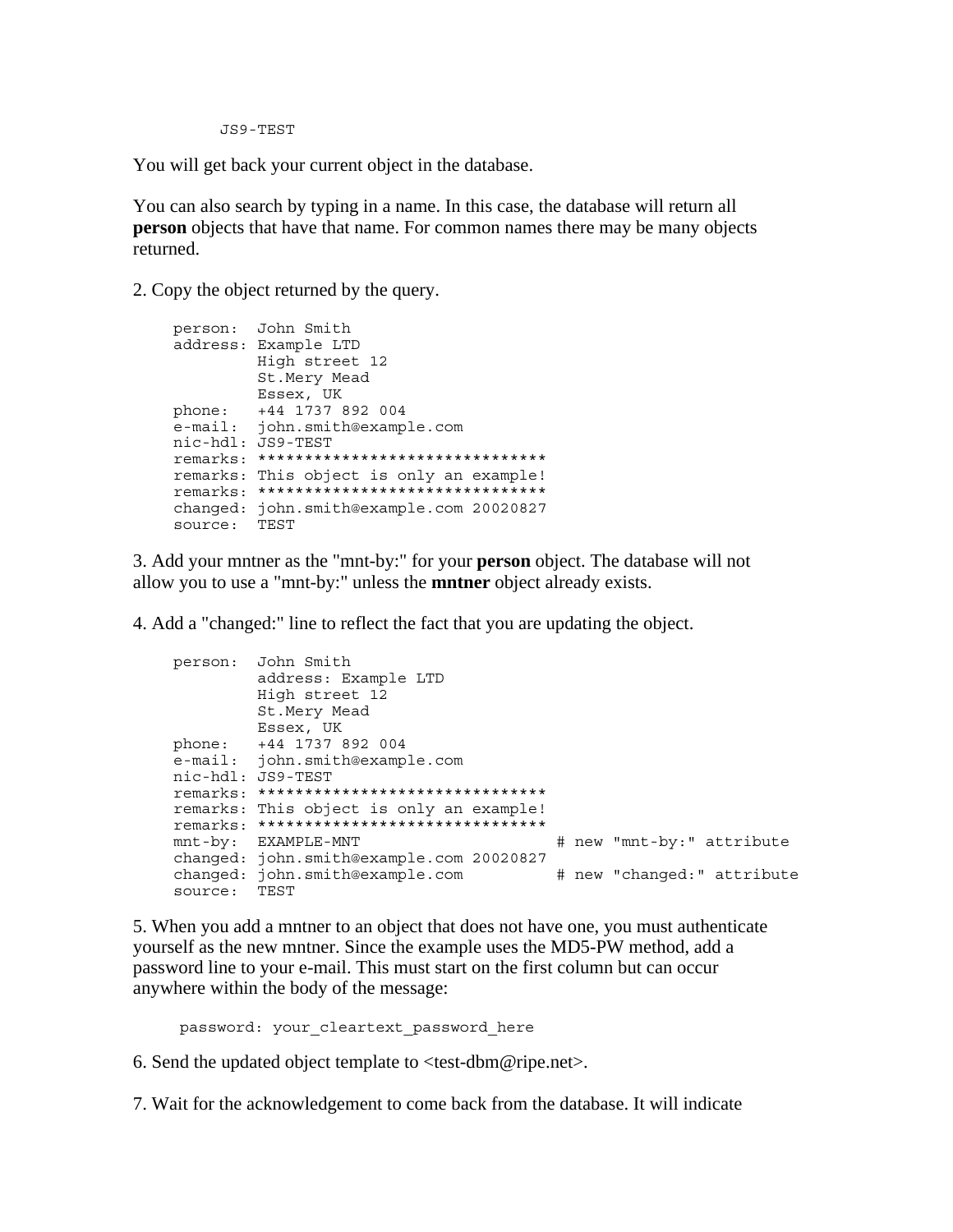success or failure of your update.

#### **2.3.5 Locating network assignments**

Network assignments are represented by **inetnum** objects. Before you can create a new **inetnum** you must find a range of IP addresses that are not currently assigned. This section describes how you can query the database for this information. You can also use the queries for any other purpose when you want to get IP address information from the database.

By default, the database returns the smallest range that includes the entire range queried. This is a "less specific" query. For example, if you query the following:

10.11.12.0 - 10.11.13.255

You might get something like this:

| inetnum:<br>netname: | $10.0.0.0 - 10.255.255.255$<br>IANA-ABLK-RESERVED1        |
|----------------------|-----------------------------------------------------------|
| descr:               | Class A address space for private internets               |
| descr:               | See http://www.ripe.net/db/rfc1918.html for details       |
| country:             | NL                                                        |
| admin-c: role1-TEST  |                                                           |
| tech-c: role1-TEST   |                                                           |
| status:              | ALLOCATED UNSPECIFIED                                     |
| remarks:             | Country is really worldwide                               |
| remarks:             | This network should never be routed outside an enterprise |
| remarks:             | See RFC1918 for further information                       |
| $mnt-by:$            | TEST-DBM-MNT                                              |
|                      | mnt-lower: TEST-DBM-NONE-MNT                              |
|                      | mnt-routes: TEST-DBM-NONE-MNT                             |
| changed:             | ripe-dbm@ripe.net 20020902                                |
| source:              | TEST                                                      |

This is the less specific match. The 10.11.12.0 - 10.11.13.255 **inetnum** fits entirely within the 10.0.0.0 - 10.255.255.255 **inetnum**. This is the smallest such block.

If you want the server to give you only an exact match, then you can request this using the "-x" flag. An exact match is one where the IP range of the **inetnum** are the same as the IP range of the query.

 $-x$  10.11.12.0 - 10.11.13.255

In this case you will get only an exact match, or an error indicating that no such **inetnum** exists:

 %ERROR:101: no entries found  $\sim$ % No entries found in the selected source(s).

Sometimes you want to see all of the less specific **inetnum** to a range. In this case, you can use the "-L" flag. If you do this, you will see all **inetnum** that include the entire range queried. For example, if you query the following:

-L 10.11.12.0 - 10.11.13.255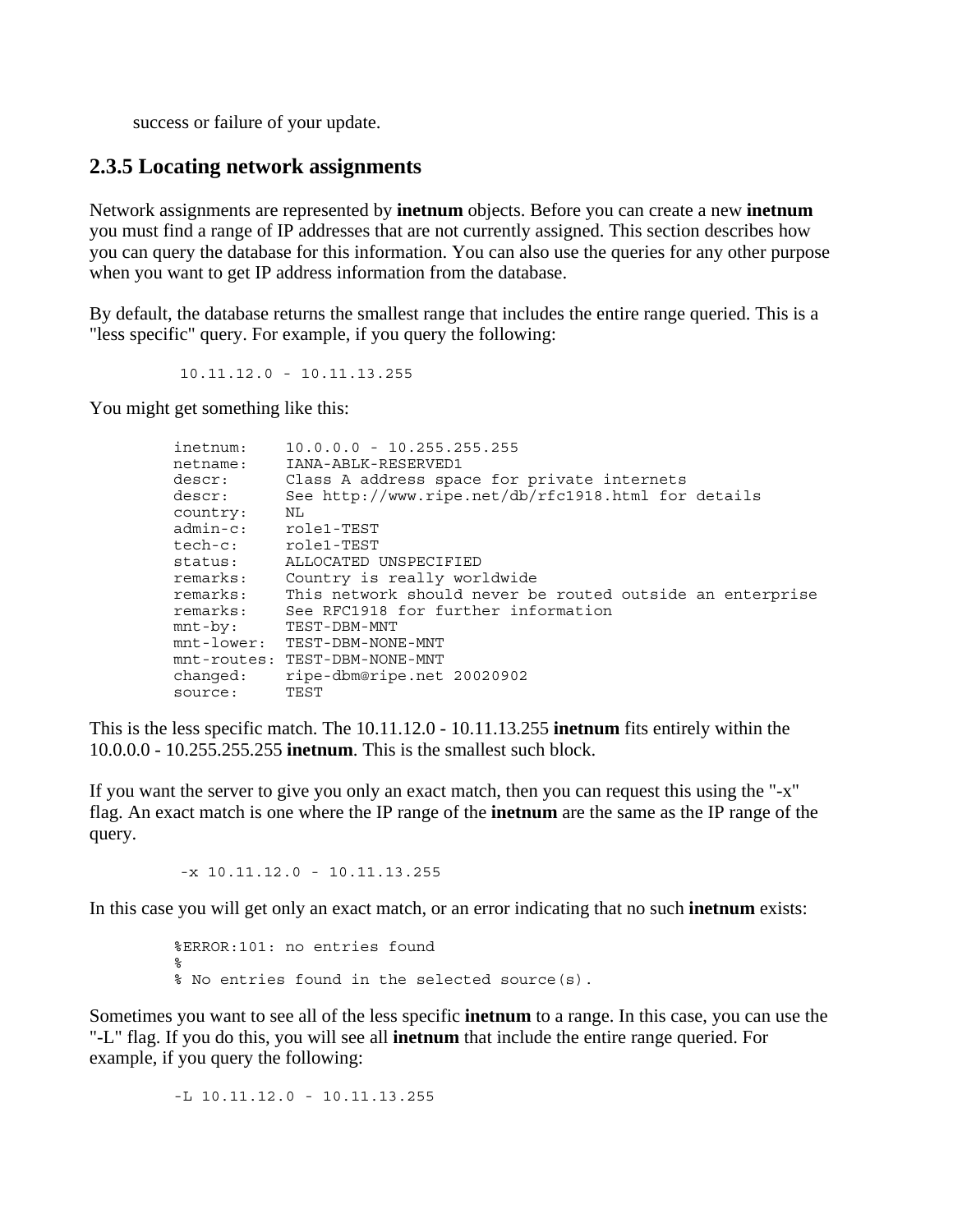You might get something like this:

```
 inetnum: 0.0.0.0 - 255.255.255.255
 netname: IANA-BLK
 descr: The whole IPv4 address space
 country: NL
 admin-c: role1-TEST
 tech-c: role1-TEST
      tech-c: role1-TEST<br>status: ALLOCATED UNSPECIFIED
 remarks: Country is really worldwide
 remarks: This address space is assigned at various
 remarks: other places in the world.
 mnt-by: TEST-DBM-MNT
        mnt-lower: TEST-DBM-NONE-MNT
        mnt-routes: TEST-DBM-NONE-MNT
 changed: ripe-dbm@ripe.net 20010418
 source: TEST
 inetnum: 10.0.0.0 - 10.255.255.255
 netname: IANA-ABLK-RESERVED1
 descr: Class A address space for private internets
 descr: See http://www.ripe.net/db/rfc1918.html for details
 country: NL
 admin-c: role1-TEST
 tech-c: role1-TEST
 status: ALLOCATED UNSPECIFIED
 remarks: Country is really worldwide
 remarks: This network should never be routed outside an enterprise
 remarks: See RFC1918 for further information
 mnt-by: TEST-DBM-MNT
        mnt-lower: TEST-DBM-NONE-MNT
        mnt-routes: TEST-DBM-NONE-MNT
        changed: ripe-dbm@ripe.net 20020902
        source: TEST
```
You can also look for smaller **inetnum** contained within a given range. This is a "more specific" query. You can use this on an allocation to look for ranges that have no other assignments. To do this, use the "-m" flag:

 $-m$  10.0.0.0 - 10.255.255.255

You will get a reply that resembles something like this:

| inetnum:<br>netname: | $10.11.13.0 - 10.11.13.255$<br>Example-Network             |
|----------------------|------------------------------------------------------------|
| descr:               | This is a fictitious assignment for the end-user "Example" |
| country:             | GB                                                         |
| $admin-c$ :          | JS9-TEST                                                   |
| tech-c:              | JS9-TEST                                                   |
| status:              | ASSIGNED PA                                                |
| notify:              | john.smith@example.com                                     |
| $mnt-by:$            | EXAMPLE-MNT                                                |
|                      | mnt-lower: EXAMPLE-MNT                                     |
|                      | mnt-routes: EXAMPLE-MNT                                    |
| changed:             | john.smith@example.com 20020827                            |
| source:              | TEST                                                       |
|                      | $10.11.11.0 - 10.11.11.255$                                |
| inetnum:             | Example-Network-2                                          |
| netname:             |                                                            |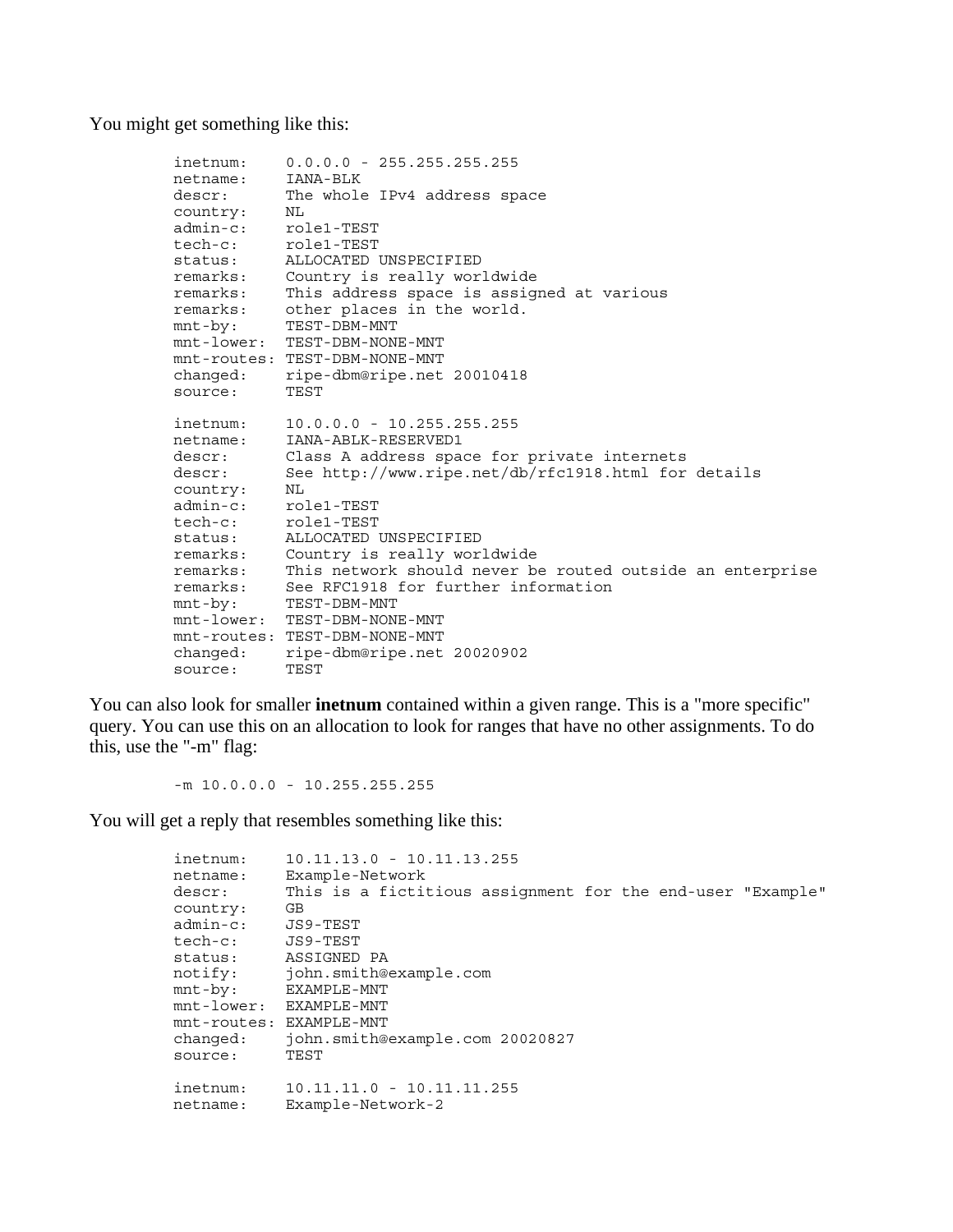descr: This is a fictitious assignment for the end-user "Example" country: GB admin-c: JS9-TEST tech-c: JS9-TEST status: ASSIGNED PA notify: john.smith@example.com mnt-by: EXAMPLE-MNT mnt-lower: EXAMPLE-MNT mnt-routes: EXAMPLE-MNT changed: john.smith@example.com 20020903 source: TEST

This is a "one-level more specific" query. This means that the largest **inetnum** that are within the given range are returned.

In this example the IP addresses 10.11.12.0 - 10.11.12.255 are not assigned and are available. You will need to find an available range to be able to do the next exercise.

If you want to see all **inetnum** smaller than a given range, you can use the "-M" flag:

 $-M$  10.0.0.0 - 10.255.255.255

This will return all levels of **inetnum** in the range. This can return an extremely large number of objects, but can be useful for finding all of the **inetnum** for a portion of the Internet.

#### **2.3.6 Recording network assignments**

Now that all of the objects necessary for an **inetnum** have been created and protected and you have located an appropriate range of IP numbers, you can create the **inetnum** object itself. To create a new **inetnum** in the database:

1. Copy the **inetnum** object template. To get the template, type the following in the query window:

-t inetnum

You will get a reply that looks something like the following:

| inetnum:    | [mandatory] | [single]   |                          | [primary/look-up key] |  |
|-------------|-------------|------------|--------------------------|-----------------------|--|
| netname:    | [mandatory] | [single]   |                          | [lookup key]          |  |
| descr:      | [mandatory] | [multiple] |                          |                       |  |
| country:    | [mandatory] | [multiple] |                          |                       |  |
| $admin-c$ : | [mandatory] | [multiple] |                          | [inverse key]         |  |
| $tech-c:$   | [mandatory] |            | [multiple] [inverse key] |                       |  |
| rev-srv:    | [optional]  |            | [multiple] [inverse key] |                       |  |
| status:     | [mandatory] | [single]   |                          |                       |  |
| remarks:    | [optional]  | [multiple] |                          |                       |  |
| notify:     | [optional]  |            | [multiple] [inverse key] |                       |  |
| $mnt-by:$   | [mandatory] | [multiple] |                          | [inverse key]         |  |
| mnt-lower:  | [optional]  |            | [multiple] [inverse key] |                       |  |
| mnt-routes: | [optional]  | [multiple] |                          | [inverse key]         |  |
| $mnt-irt:$  | [optional]  |            | [multiple] [inverse key] |                       |  |
| changed:    | [mandatory] | [multiple] |                          |                       |  |
| source:     | [mandatory] | [sinqle]   |                          |                       |  |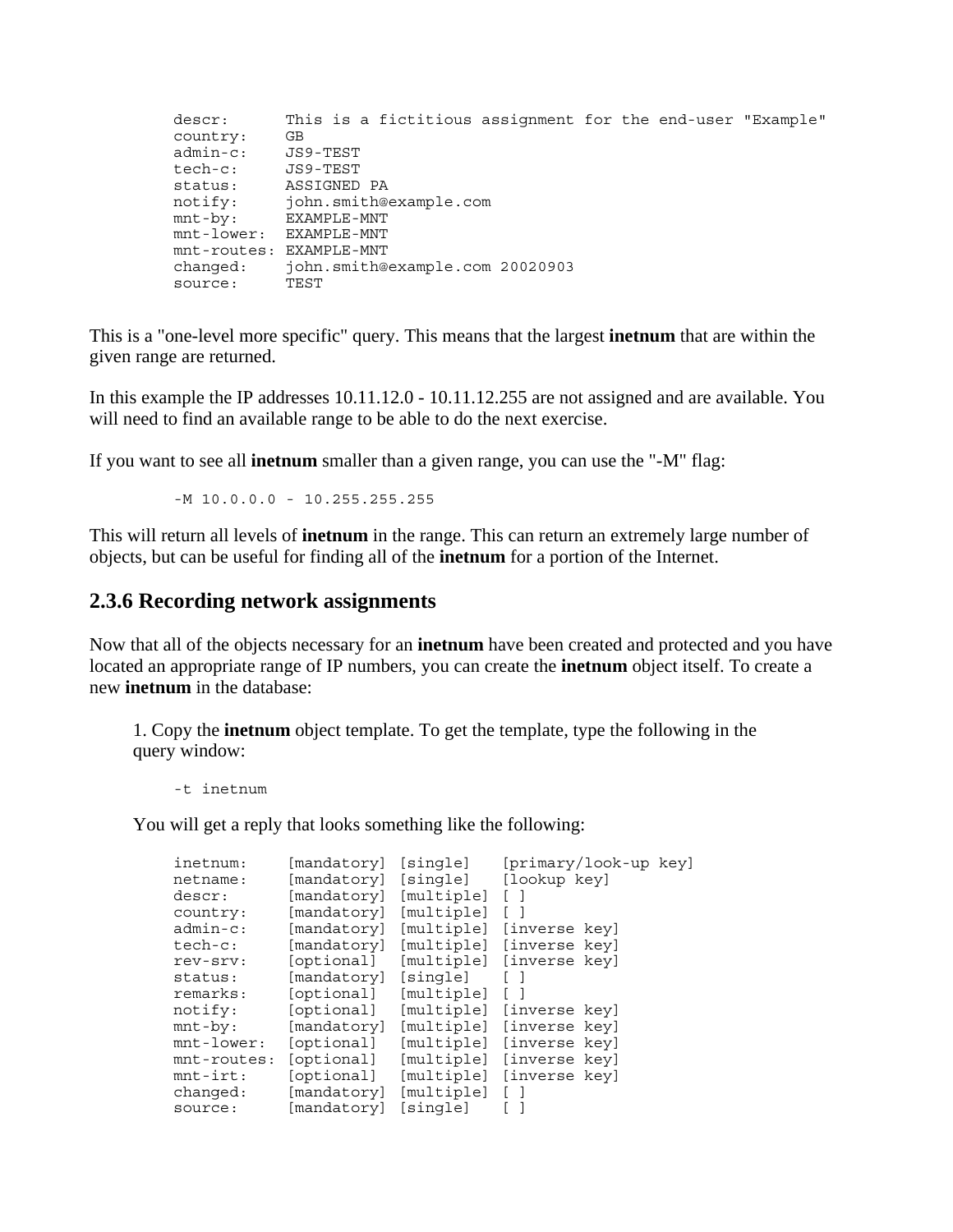2. Delete everything to the right of the colon and fill in attribute values. You must complete the attributes listed as mandatory and should delete optional attributes that you do not use.

Use "ASSIGNED PA" for the "status:" attribute, and your e-mail address for the "notify:" attribute. The e-mail address specified in the "notify:" attribute will get mailed when the object changes. You must choose your own "netname:", using the same rules as you did to choose a mntner name.

```
 inetnum: 10.11.12.0 - 10.11.12.255
 netname: Example-Network
 descr: This is a fictitious assignment for the end-user "Example"
 country: GB
 admin-c: JS9-TEST
 tech-c: JS9-TEST
       status: ASSIGNED PA
 notify: john.smith@example.com
 mnt-by: EXAMPLE-MNT
       mnt-lower: EXAMPLE-MNT
       mnt-routes: EXAMPLE-MNT
 changed: john.smith@example.com
 source: TEST
```
3. When a new object is created that has a "mnt-by:" attribute, the mntner must authorise the creation. Add the appropriate password for the mntner in the "mnt-by:" attribute:

```
password: your cleartext password here
```
4. Send the completed object template in plain text to <test-dbm@ripe.net>.

5. Wait for the acknowledgement to come back from the database. If your update was successful you will get a reply containing something like the following:

```
Your update was SUCCESSFUL.
 The following objects were processed.
 New OK: [inetnum] 10.11.12.0 - 10.11.12.255
```
If there was an error, the acknowledgement will indicate failure of the object creation along with the errors encountered. For example, it may contain the following:

 Part of your update FAILED. Objects without errors have been processed. Update FAILED: Syntax error in object

6. The e-mail address in the "mnt-nfy" attribute of the mntner will be sent an e-mail of the details of the new object.

#### **2.3.7 Updating the inetnum object**

Suppose you later need to update information in your **inetnum** object. For instance, the technical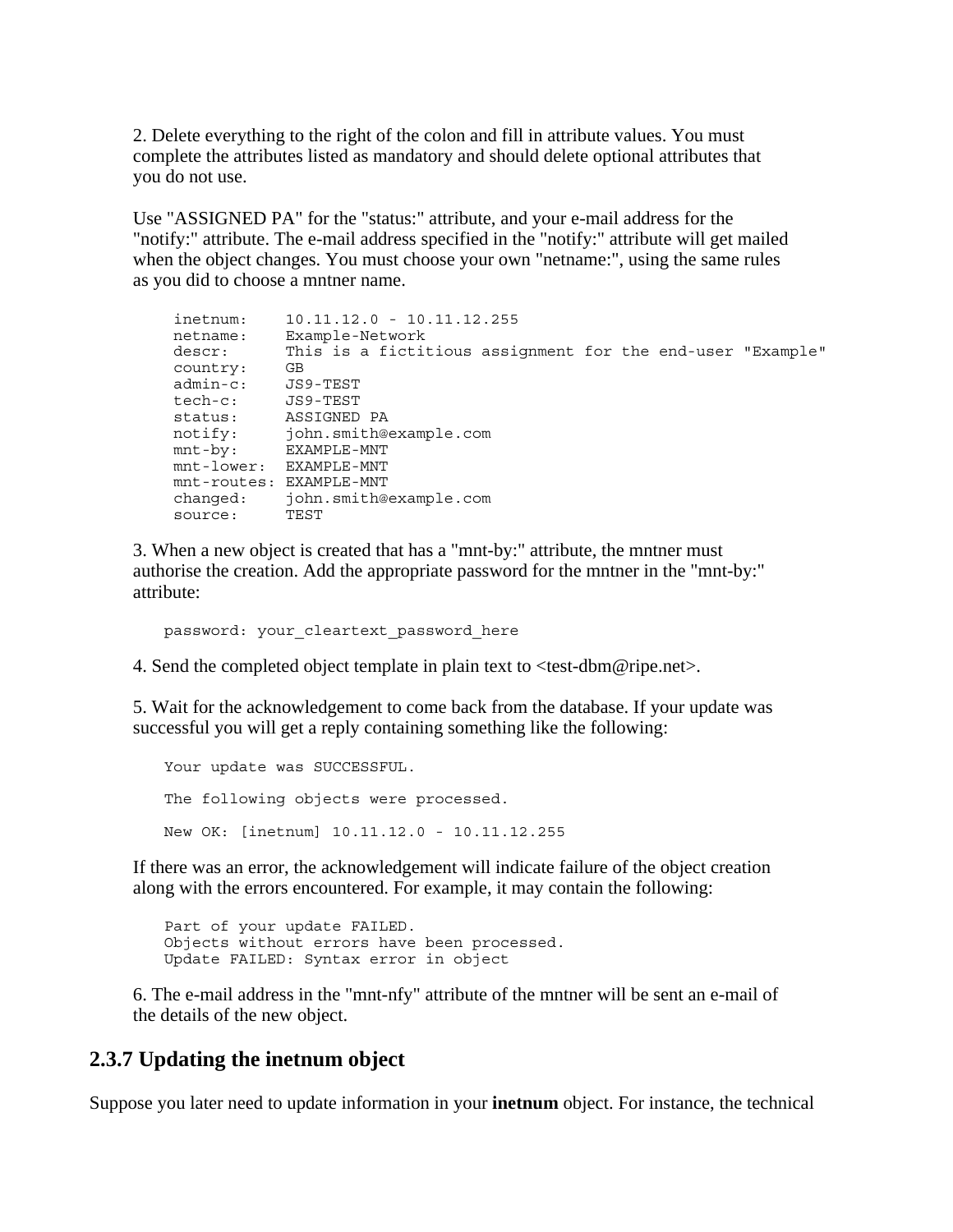contact has changed and is now represented by the **person** object "JJ1-TEST". (You must create a new **person** object before you can follow this example.) To update an existing object, do the following:

1. Query the RIPE Database for the object.

10.11.12.0 - 10.11.12.255

2. Copy the object returned by the query.

```
 inetnum: 10.11.12.0 - 10.11.12.255
        netname: Example-Network
        descr: This is a fictitious assignment for the end-user "Example"
 country: GB 
 admin-c: JS9-TEST
 tech-c: JS9-TEST
 status: ASSIGNED PA
 notify: john.smith@example.com
 mnt-by: EXAMPLE-MNT
 mnt-lower: EXAMPLE-MNT
        mnt-routes: EXAMPLE-MNT
 changed: john.smith@example.com 20020828
source: TEST
```
3. Change the "tech-c:" attribute. Add a "notify:" attribute so the new technical contact will be notified when the **inetnum** is modified.

| inetnum:       | $10.11.12.0 - 10.11.12.255$                                |                    |
|----------------|------------------------------------------------------------|--------------------|
| netname:       | Example-Network                                            |                    |
| descr:         | This is a fictitious assignment for the end-user "Example" |                    |
| country:       | GB                                                         |                    |
| $admin-c$ :    | JS9-TEST                                                   |                    |
| tech-c:        | JJ1-TEST # changed to new nic-hdl                          |                    |
| status:        | ASSIGNED PA                                                |                    |
| notify:        | john.smith@example.com                                     |                    |
| notify:        | jan.jansen@example.com                                     | # added new notify |
| $mnt-by:$      | EXAMPLE-MNT                                                |                    |
| $mnt$ -lower:  | EXAMPLE-MNT                                                |                    |
| $mnt$ -routes: | EXAMPLE-MNT                                                |                    |
| changed:       | john.smith@example.com 20020828                            |                    |
| changed:       | john.smith@example.com                                     | # new changed line |
| source:        | TEST                                                       |                    |
|                |                                                            |                    |

Please note that you cannot change the primary attribute of the object (inetnum: 10.11.12.0 - 10.11.12.255). The database will consider this to be a creation of a new object.

4. To change an object that is protected by a "mnt-by:" attribute, you must add the appropriate authentication:

password: your cleartext password here

5. Send the updated object template to <test-dbm@ripe.net>

6. Wait for the acknowledgement to come back from the database. It will indicate success or failure of your update.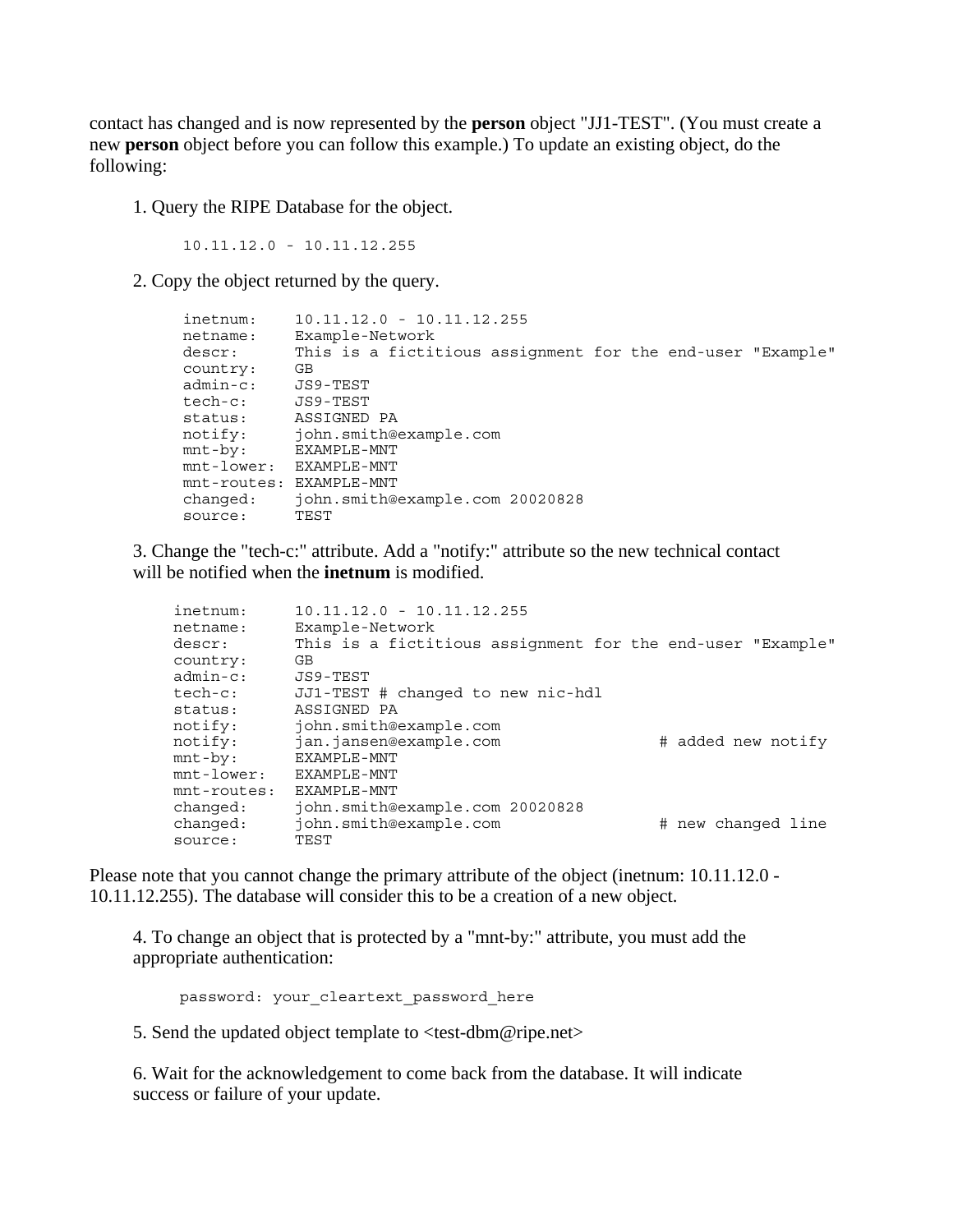7. The e-mail address in the "notify:" attribute of the original object will be sent a message with the details of the change.

#### **2.3.8 Deleting objects**

Sometimes you no longer need objects you maintain. These should be deleted. For example, if the assignment is no longer used you should delete the **inetnum** object and all **person** objects that are only referenced from that object.

To delete an existing object:

- 1. Query the database for your object.
- 2. Copy the object returned by the query.

3. Add a special "delete:" attribute to the object explaining why the object should be deleted. For example:

```
 inetnum: 10.11.12.0 - 10.11.12.255
 netname: Example-Network
 descr: This is a fictitious assignment for the end-user "Example"
 country: GB
 admin-c: JS9-TEST
 tech-c: JJ1-TEST
 status: ASSIGNED PA
 notify: john.smith@example.com
 notify: jan.jansen@example.com
 mnt-by: EXAMPLE-MNT
 mnt-lower: EXAMPLE-MNT
       mnt-routes: EXAMPLE-MNT
       changed: john.smith@example.com 20020828
       changed: john.smith@example.com 20020829
       source:
       delete: assignment returned by customer
```
4. To delete an object that is protected by a "mnt-by:" attribute, you must add the appropriate password:

password: your\_cleartext\_password\_here

5. Send the object to be deleted to  $\langle \text{auto-dbm@ripe.net} \rangle$ .

6. Wait for the acknowledgement to come back from the database. It will indicate success or failure of your deletion.

7. The e-mail addresses in the "notify:" attribute of the object will be sent a message with the details of the deletion.

Objects that are referenced by other objects cannot be deleted. For example, a **mntner** object cannot be deleted while is used as an "mnt-by:" or a "mnt-lower:". You can find the references to a **mntner** object by using an inverse query. Type the following in the query window, substituting your **mntner** object: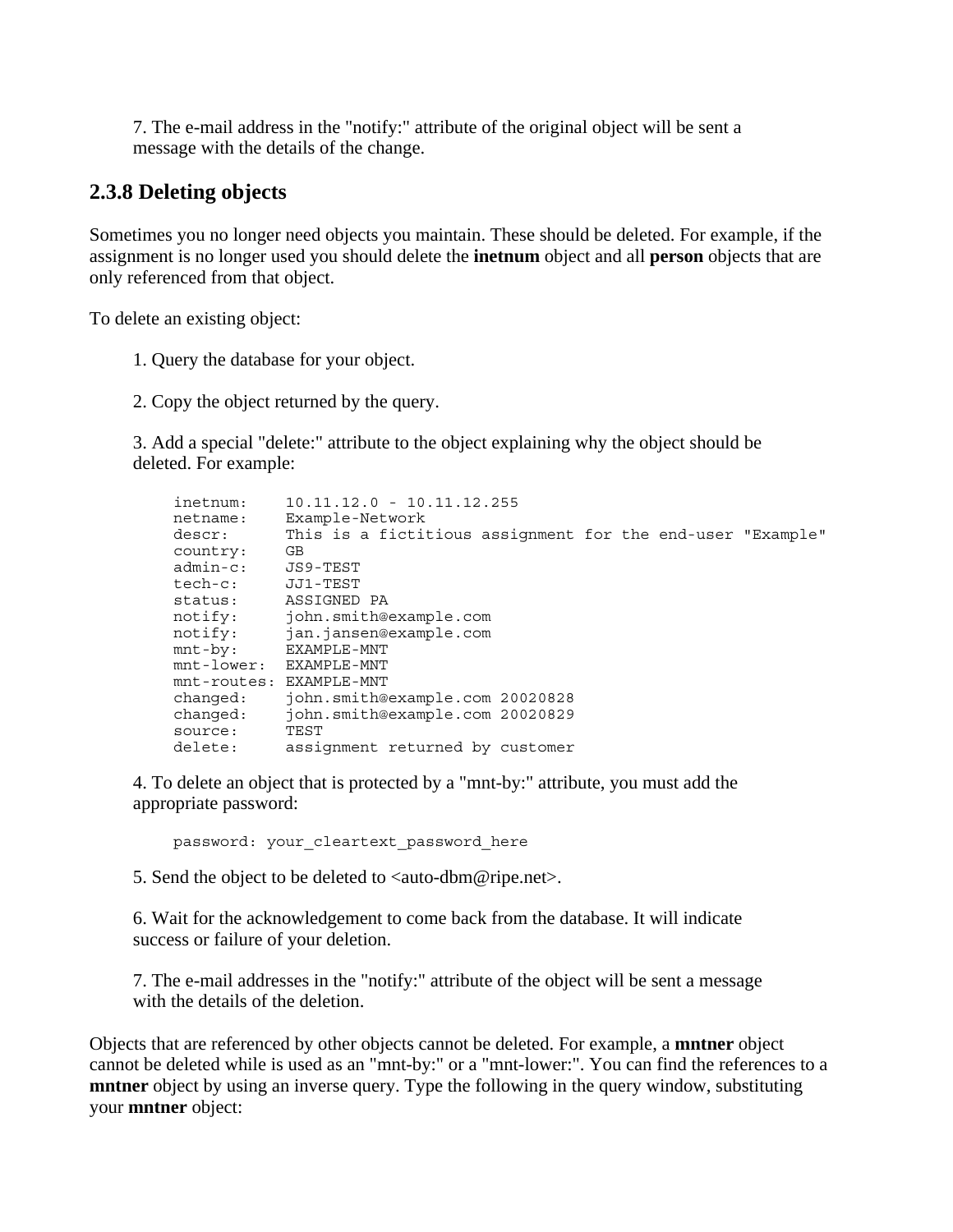-i mnt-by,mnt-lower,mnt-routes -r EXAMPLE-MNT

This will return all of the objects that reference EXAMPLE-MNT. The "-i" flag requests the inverse query, and the "mnt-by,mnt-lower,mnt-routes" specify which attributes you want to look for. There must not be a space after the comma. The "-r" disables recursion, as seen in section 2.3.3.

Since an organisation usually uses one mntner, you can use this query to locate all of the objects for an organisation.

Before you can delete a mntner, you must remove all references to it. For example, if you have the following **mntner** and **person**:

| $m$ tner:             | EXAMPLE-MNT                                  |
|-----------------------|----------------------------------------------|
| descr:                | Sample maintainer for example.               |
| admin-c: JS9-TEST     |                                              |
| tech-c: JS9-TEST      |                                              |
| upd-to:               | john.smith@example.com                       |
| $mnt-nfy$ :           | john.smith@example.com                       |
| auth:                 | MD5-PW \$1\$WKwrFYYt\$.oop28gKMiamE52SVHjyn0 |
| $mnt-by:$             | EXAMPLE-MNT                                  |
| referral-by: TEST-MNT |                                              |
| changed:              | john.smith@example.com 20020827              |
| source:               | TEST                                         |
|                       |                                              |
| person:               | John Smith                                   |
| address:              | Example LTD                                  |
|                       | High street 12                               |
|                       | St.Mery Mead                                 |
|                       | Essex, UK                                    |
| phone:                | +44 1737 892 004                             |
| $e$ -mail:            | john.smith@example.com                       |
| nic-hdl: JS9-TEST     |                                              |
| remarks:              | *******************************              |
| remarks:              | This object is only an example!              |
| remarks:              | *******************************              |
| $mnt-by:$             | EXAMPLE-MNT                                  |
| changed:              | john.smith@example.com 20020827              |
| changed:              | john.smith@example.com 20020828              |
| source:               | TEST                                         |

The **mntner** "EXAMPLE-MNT" cannot be deleted because it is referenced by the **person** "JS9-TEST", and the **person** "JS9-TEST" cannot be deleted because it is referenced by the **mntner** "EXAMPLE-MNT". To delete these objects, do the following:

1. Update the **person** object, and remove the "mnt-by:" attribute. This removes all protection, but this is not a security issue because the object will be deleted soon.

- 2. Delete the **mntner** object.
- 3. Delete the **person** object.

(Please remember to delete all objects you created in the TEST Database while doing these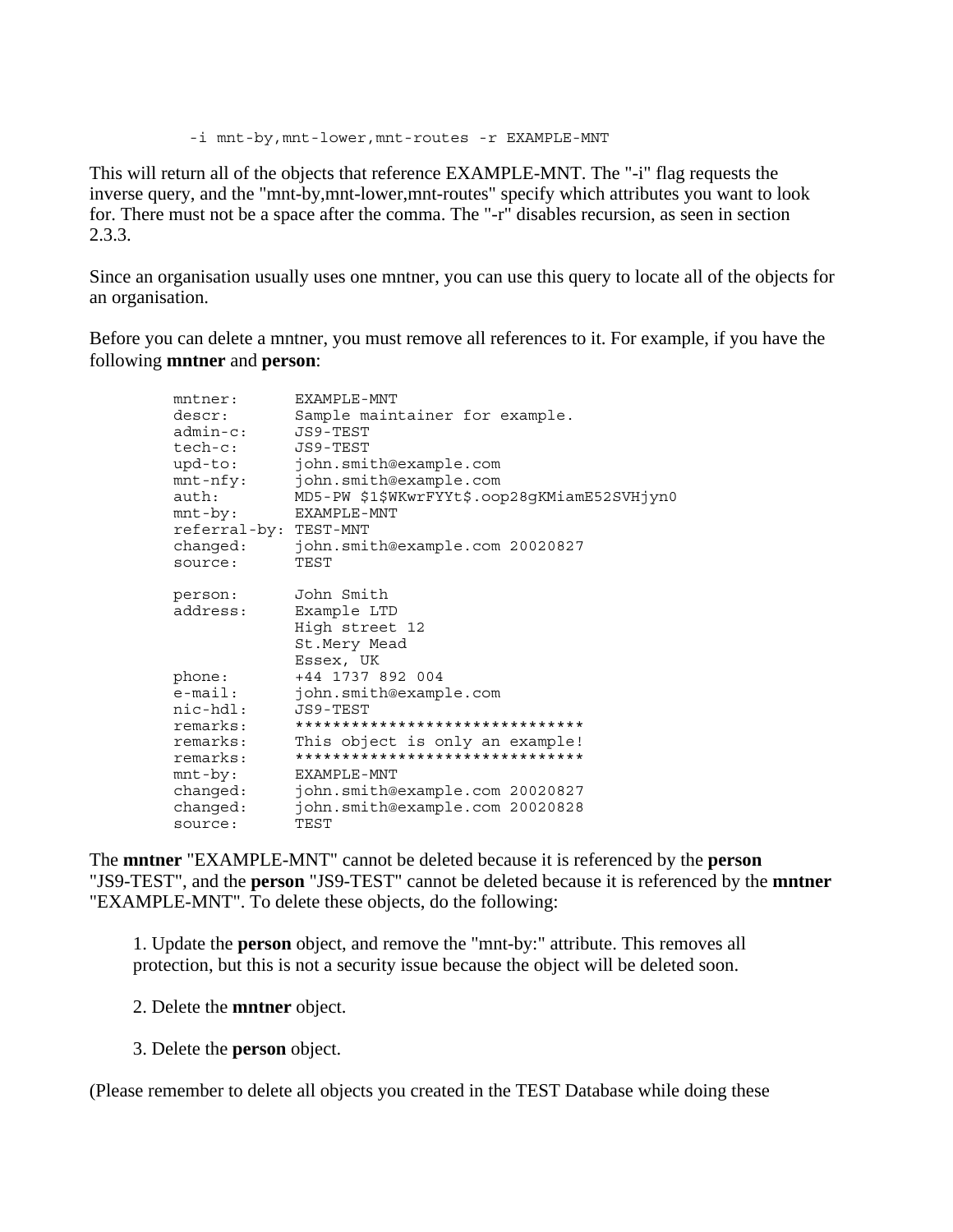exercises.)

# **2.4 Using the production RIPE Database**

You should now have an understanding of the basic concepts of the RIPE Database and be able to maintain your own data and perform queries. This section details the differences between the TEST Database and the RIPE Database.

1. Queries use a different search tool:

http://www.ripe.net/perl/whois

2. Objects in the RIPE Database use RIPE instead of TEST for both the "source:" attribute and the suffix appended to "nic-hdl:" attributes.

3. Updates to the RIPE Database should be sent to <auto-dbm@ripe.net> rather than <test-dbm@ripe.net>.

4. You cannot create your own **mntner** object in the RIPE Database. You should send your update to <auto-dbm@ripe.net> but it will be processed by a RIPE NCC staff member. **mntner** objects are only created for users who are referenced as the "admin-c:" or "tech-c:" for **inetnum**, **inet6num**, **aut-num**, or **domain** objects.

5. You should not create **inetnum** objects in the RIPE Database unless you have received authorisation by the LIR that holds the responsibility for that address range.

## **2.5 Where to learn more**

The following resources are available to help you as you use the RIPE Database.

## **2.5.1 Whois help**

A query for "help" will return a full list of all of the flags that you can use to query the database.

help

While some of these have been covered in this document, many have not.

## **2.5.2 Database FAQ**

The Database Frequently Asked Questions (FAQs) is available at:

http://www.ripe.net/ripencc/faq/database/index.html

This is updated with helpful information based on the needs of the users and new features offered by the software.